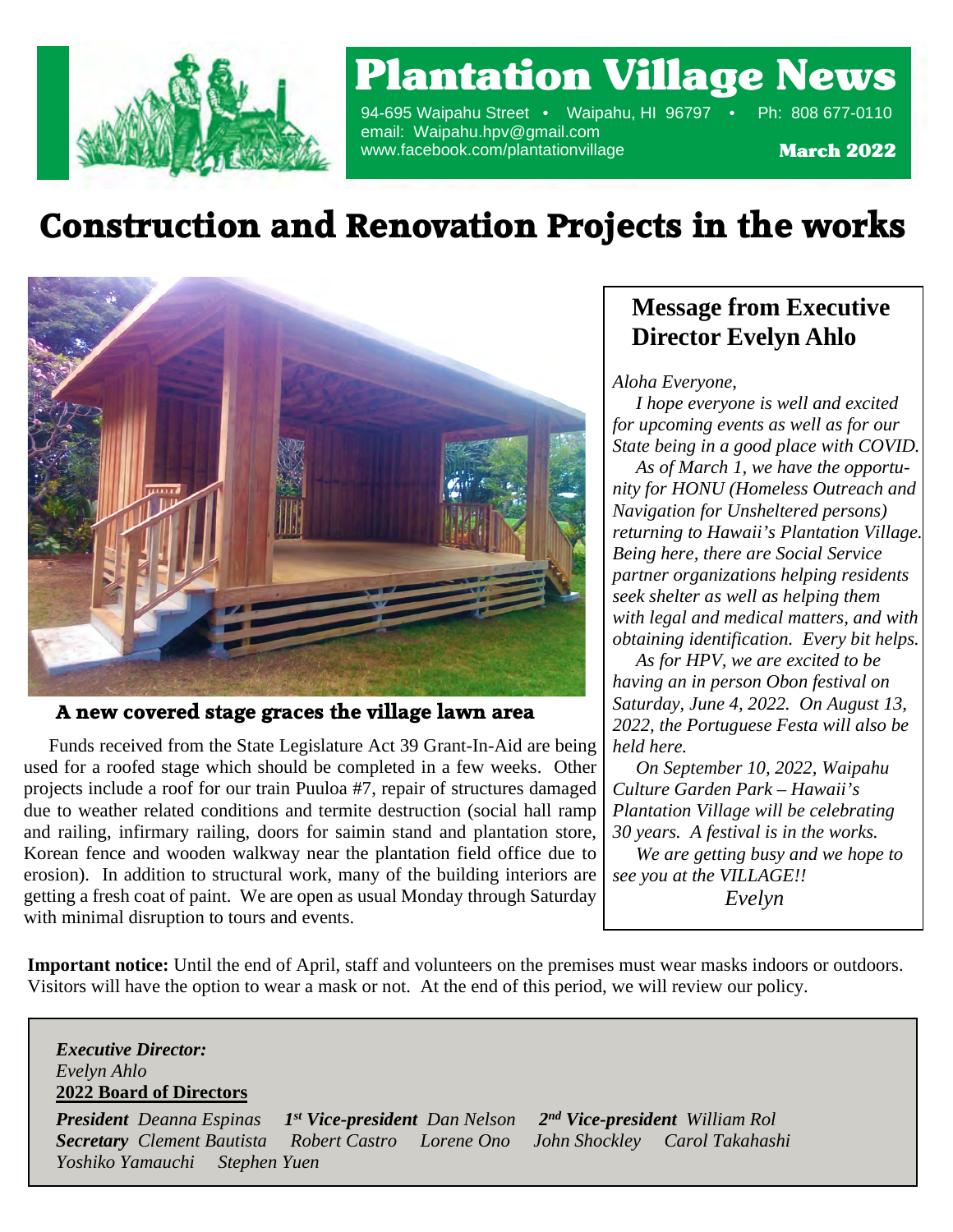

As Hawaii's Plantation Village looks forward to celebrating its 30th Anniversary this year we want to reflect on the past years as to how it all started, beginning even before the museum was dedicated in 1992. Articles highlight the eight ethnic groups represented here plus others who contributed to the sugar plantation contract experience.

### **The Japanese, Okinawan, and Korean Houses**

 Sustained immigration from Japan began in 1885 in which about 180,000 Japanese arrived in Hawaii. Changes in the government from the shogunate to the parliamentary system with the Emperor as the head had a ripple effect in the Japanese society. This caused many second or third sons to immigrate to help their families pay taxes as the Japanese government sought to modernize. The original intent was to fulfill their contracts, send their money home, and then return home. It is estimated that about half of the single men eventually returned home.

 The **Japanese Duplex** is representative of the 1910 Hamakua Coast of the Big Island. One reason for this type of structure was to accommodate the picture brides who came as a result of the 1907 immigration law that excluded singe men from coming to the U.S. The Japanese single men in Hawaii seeking a wife from his homeland exchanged photographs with the potential bride, and after an agreement, the marriage in Japan was conducted by proxy: someone would stand in for the groom. However, those marriages were not recognized in the U.S., so as soon as the bride arrived in Hawaii the couple would then get married. Immigration law changed again in 1924 ending the picture bride system. It is estimated that about 20,000 picture brides arrived in Hawaii. The kitchen contains a kerosene stove, and residents slept on *futons* in the bedroom/workroom

 **The Tofu-ya**. This structure represents one in 1930 Kahuku Sugar Plantation. The building houses the equipment for making *tofu*, a Japanese soybean staple. Making *tofu* was an extra source of income to support the family and provide an inexpensive source of protein.

 The Japanese Christian House, Okinawan and Korean homes represent 1919 homes on the Hamakua Coast of the Big Island. This construction was an effort by the sugar plantations to improve living conditions.

 **The Japanese Christian House.** Since there were a large number of single men and because of the loneliness they endured these men soon got into the habit of gambling and drinking, the plantation owners were concerned about workers not being able to work efficiently. Christian missionaries began arriving in Hawaii to help straighten them out. The house displays a bible and hymnal written in Japanese, and western style bedding.

 **The Okinawan House**. Okinawans started immigrating to Hawaii in 1900. Initially, the Japanese governor of Okinawa did not want to let their people immigrate to Hawaii. But due to overpopulation they were finally given permission. An asset for the planters in Hawaii was that they were from a tropical climate and used to farm labor. It is estimated that around 25,000 to 30,000 Okinawans immigrated to Hawaii. This house displays a *sanshin,* a stringed musical instrument with snakeskin drum.

 **The Korean House**. Koreans began arriving in Hawaii in 1903. Most were Christians and were likely leaving Korea due to incursions by Japan. About 7,000 Koreans eventually made their way to Hawaii. Hawaii was also the place where opposition to Japanese occupation could be mounted. This house depicts a child's one year old birthday celebration and the custom of having the child chose items that would foretell their future.

### **Honoring Ancestors**

 April is the time for a cultural tradition that many Asian sugar plantation immigrants brought with them to Hawaii. *Ching Ming* (Chinese), *Shimi* (Okinawan), and *Hansik* (Korean) have their roots in the ancient Confucian practice of filial piety, honoring one's ancestors: that they influence the fortune and misfortune of a person; they still have physical needs as when they were living; and the departed can assist their relatives in this world.

 As generations passed in Hawaii, Chinese descendants have continued with this observance. Family members gather to sweep, wash, trim the grass around the tomb or grave. *Ching Ming* includes the burning of incense, offering of prayers, burning symbolic paper money, and placing foods on the grave that may include fruit, rice, wine, chicken, pork, and fish. It is a time to reflect, remember, and commune with the deceased. *Shimi* and *Hansik* follow a similar ritual, differing in food items and presentation.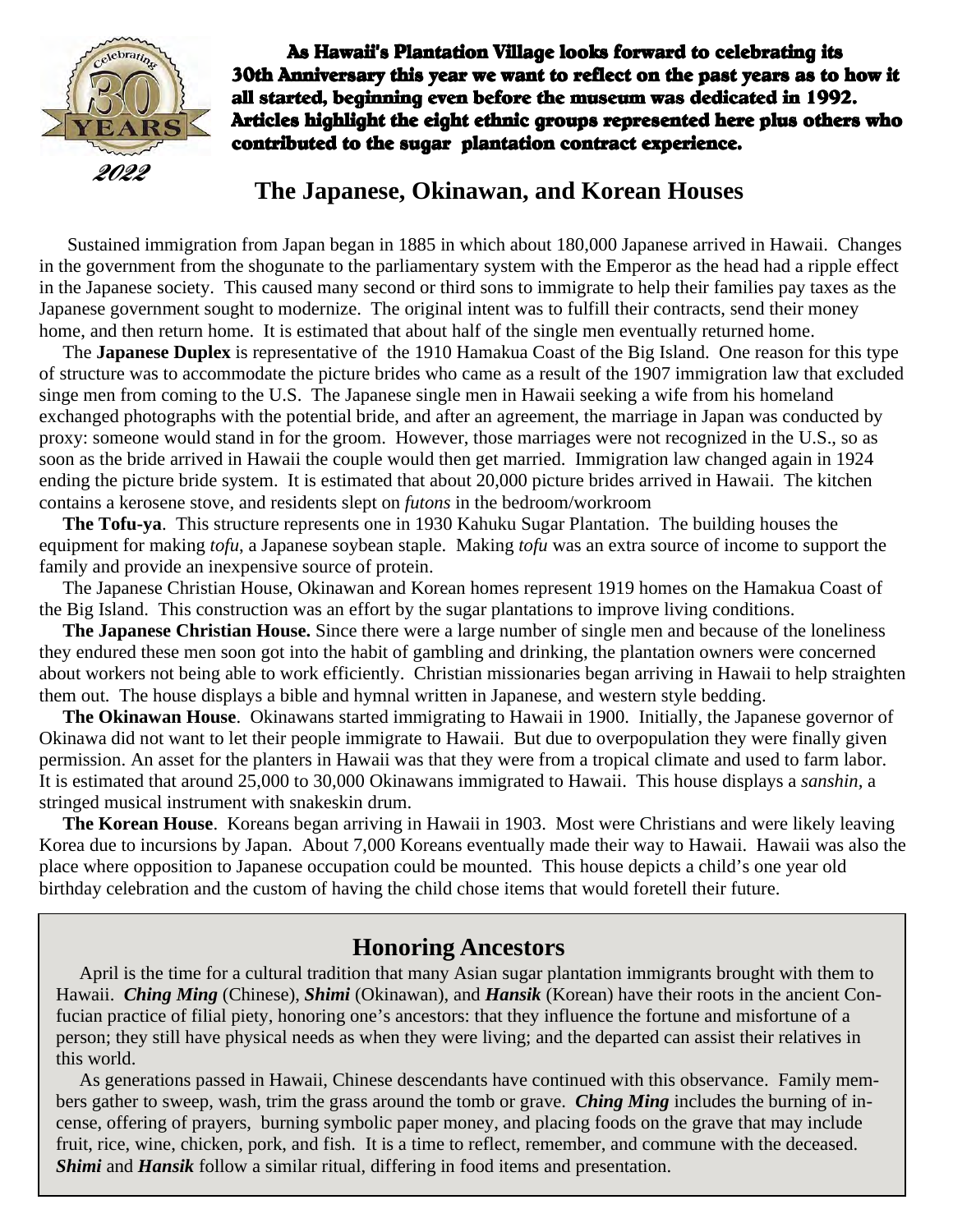

### **Remembering Glenn K. Ifuku**

Key mentor of Hawaii's Plantation Village, Glenn Kazuo Ifuku passed away on January 10, 2022. He was 74 years old. Glenn was a man of integrity and intelligence.

Glenn leaves behind his wife, Gail; a son, Cleary and a daughter, Tana. He was the second son of Yasushige and Hideko Ifuku.

Glenn graduated from Radford High School in 1965. He was the Junior Class Vice-President in 1964. He attended the University of Hawaii where he received his Master of Economics degree.

His career was with the State of Hawaii as a Research and Statistician Officer at the Department of Business, Economic Development, and Tourism. Glenn also found joy and pride teaching Economics at Leeward Community College.

Glenn's father-in-law worked at the Kohala Sugar Company on Hawaii Island. Glenn became interested in Gail's "plantation roots." His curiosity about plantation life increased as he read and built an extensive collection of books about immigrants to Hawaii.

In the 1990's, HPV Executive Board members Richard Hirata, Faith Evans, and Moana Espinda asked Glenn to become a volunteer Board Member, and he readily said "Yes." He was elected Treasurer on the Executive Board. As Treasurer, he advised HPV regarding financial matters and organized and converted the financial status into charts and graphs that people could easily visualize and understand.

For a few critical years, 2004-2007, Richard and Glenn were volunteer Co-Directors of HPV. Richard and Glenn, together with the HPV staff, Board of Directors, volunteers and friends, community leaders, organizations, schools, Alan Wong Restaurants, and K's Bento-Ya all helped Hawaii's Plantation Village move forward towards success.

Glenn volunteered for many work projects to improve the Village. He helped construct the Hawaiian planter's hut, "Hale Noa" on the Village walk with Moses "Uncle Moke" Pakaki and James Yamauchi in 2012.

The HPV "Legacy Award" in 2013 honored Glenn for his outstanding contribution and work at Hawaii's Plantation Village.

Glenn enjoyed traveling, gardening, reading and spending time on the computer. He planted various strains of sugar cane in his backyard. His niece and others affectionately called him "Sugar Cane Uncle."

Life-long friends will have many stories to share about Glenn. In high school, Glenn picked up the title: The Lone Wolf. Over his lifetime, The Wolf drew love, respect and admiration from us, the pack. We all miss him.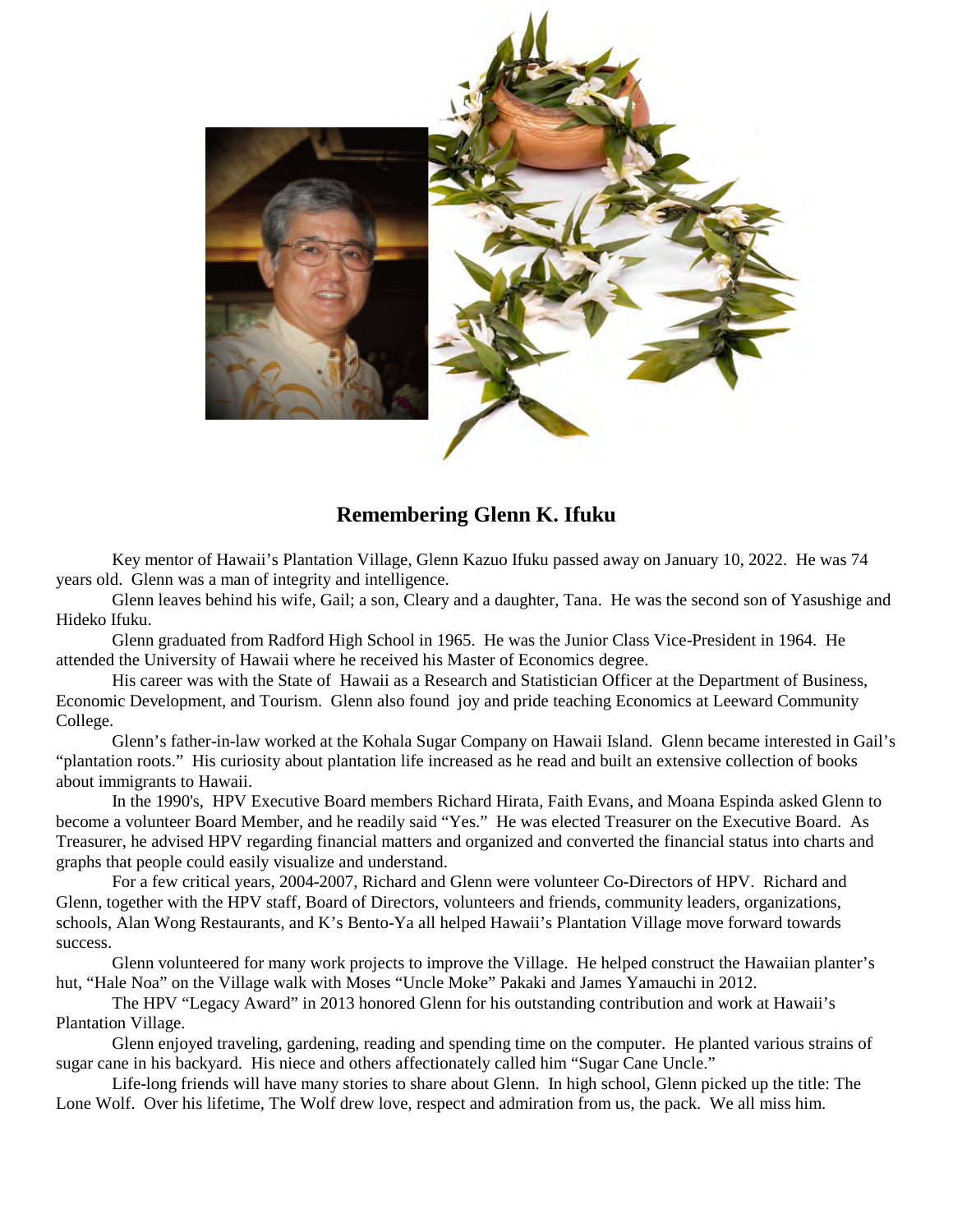### **Mawaii's Plantation Village Gift Shop Regular store hours: Monday to Saturday 9 a.m. to 2 p.m.** *Country Store*



 Our Gift Shop has unique one of a kind gifts made by our dedicated Village Crafters who meet each Wednesday in the Gentry Room. HPV members receive a discount on all items made by the Village Crafters. New items on our shelves include beaded lanyards for keeping your masks on you at all times. Available as a clip on accessory or around the neck version. We continue to offer great bargains on vintage items in our Country Store. We recently received a large donation of Asian wares and artwork. 100% of sales from both the Gift Shop and Country Store go to help sustain Hawaii's Plantation Village.

Mask holder



Chinaware, ginger jars, tureens, teapots Okinawan pottery Hand crafted Easter bunnies and toys



Cambodian hammered silver hen



Ming style footstool



Okinawan pottery



Japanese vintage ceramic pieces





Taiwanese rosewood chairs with side table; Wedding kimono Korean chest; decorated Chinese tureen



### **New Item:**



Special purchase: Sugar cane T-shirt (navy) S M L XL - \$8 2XL-3XL - \$10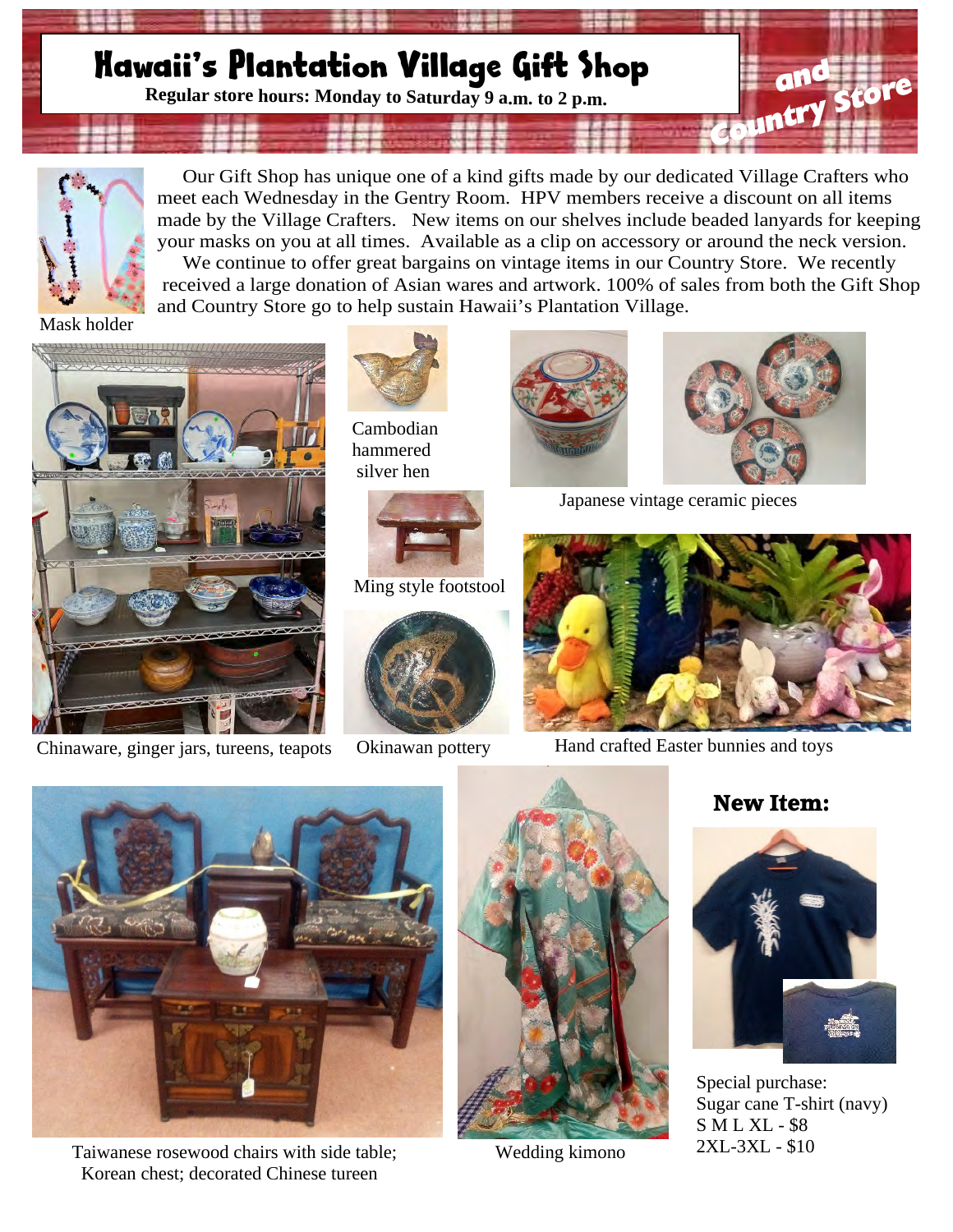### **What's Blooming in the Korean Garden:**



 We are thankful for hardworking volunteers who tend to the houses and gardens in the village. Each ethnic group had plants brought from their homeland that kept them in touch with their cultural roots. The Korean yard displays raised beds of vegetables and flowers among the *kim chee* pots.

 At left, the balloon flower (*platycodon grandilflorus*) *doraji*, is also known as Chinese bell flower. The medicinal value of this plant is found in the tuberous root, which has been used to treat colds, sore throat and pains in the intestines. The root is harvested in the second or third year. A popular dish is *doraji namul* (root stir fried with garlic, salt and sesame oil).

 Also growing in the garden (left foreground in top photo) is a bed of mugwort (*Artemisia vulgaris*), known as *ssuk* by Koreans, and *yomogi* by Japanese. Young

leaves are a common ingredient in soups, rice cakes, teas, salads, and pancakes. *Ssukguk,* a traditional soup contains mugwort and clams. Koreans add mugwort to their diet because it is believed to have medicinal properties as a blood thinner and cleanser. It's primary use is moxibustion: dried leaves burned on pressure points on the body.

 If you or your group would like to adopt a house or yard to care for, please contact our office. Join the community of HPV volunteers who help our village thrive.



### **Kim Chee Pancake**

- 1 ½ cup flour
- 1 cup *kim chee* (not freshly made), chopped
- 1 cup chives or green onions, chopped
- 1 egg
- 1 ½ cup water

Mix all ingredients in a bowl. Heat 1 T vegetable oil in a frying pan over medium heat. Add ½ cup of mixture into pan. Flatten out mixture so that you have a round "pancake" shape that's not too thick. Turn once, fry until both sides are golden brown.